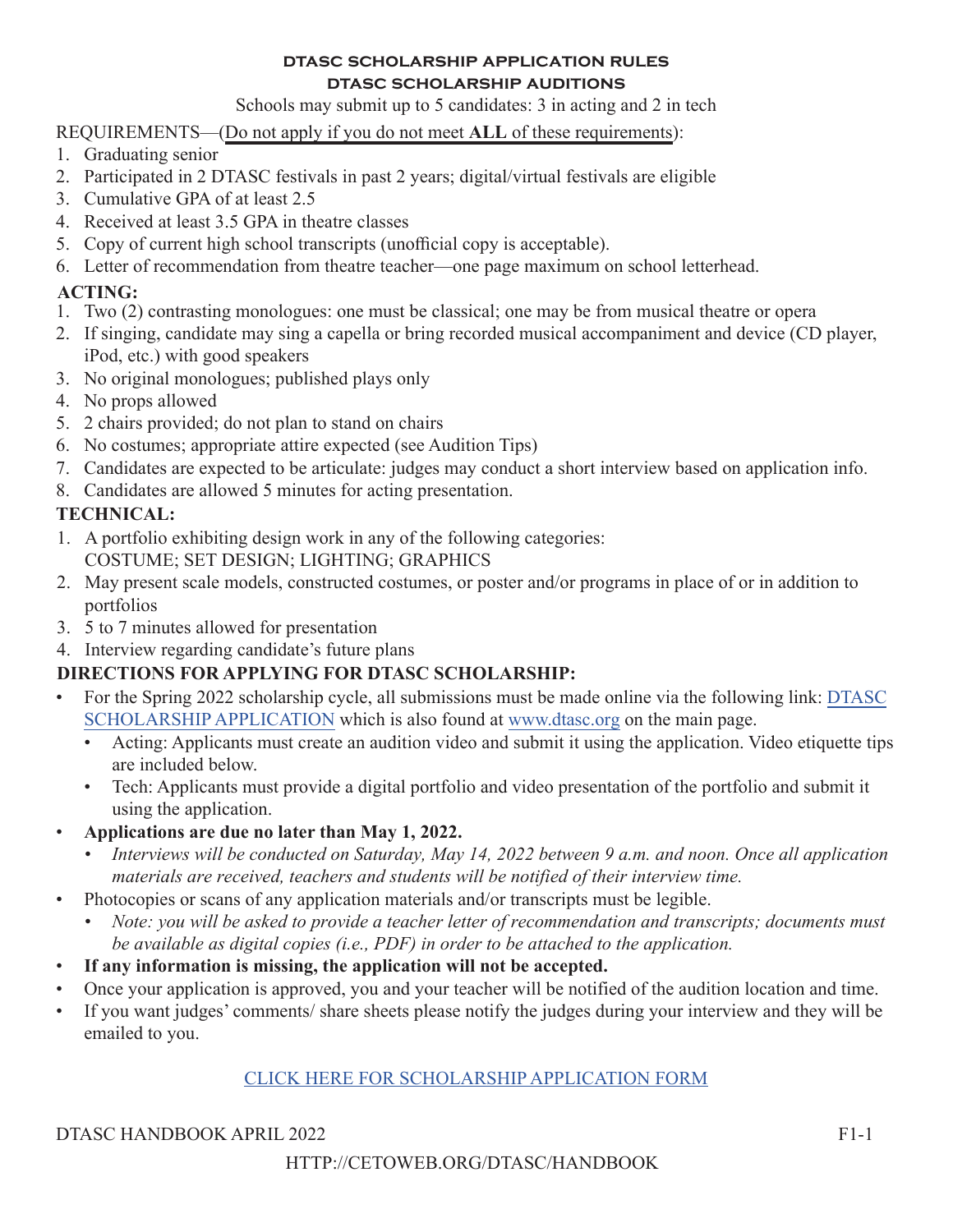# **Audition Tips**

- Treat the audition like a job interview.
- Dress appropriately. Wear something comfortable, but professional looking something which allows you to move and sit freely.
	- Your clothing should not "call attention to itself" or distract the judges from your performance. Appropriate audition attire may include "Festival" style clothing (plain, solid colors, simply styled).
	- Girls should wear modest, knee length or longer skirts or dresses (or pants if appropriate for the character) and simple, modest blouses or tee shirts
	- Boys should wear long pants, a solid color shirt or tee shirt.
- Check the standard pronunciation of classical titles and playwright's names.
- Make sure that you have adequate lighting and test your sound quality.
- Do not have anything distracting in the background. You should be performing in front of a neutral space (such as a blank wall).
- Show evidence that you have read the entire play/s.
- Be sure memorization is secure.
- Slate your name and the titles and authors of the two pieces you will be performing at the beginning of your audition. Slate time is not part of the 5 minute time.
- Make sure that your two audition pieces show a good contrast. One should be humorous and one should be serious. The characters should be diverse enough that the judges see an obvious difference in presentation, thus showing your range and ability more clearly.
- Avoid passive monologues. Choose something that builds or possibly has a transition.
- Consider not bowing your head between monologues. Part of the challenge is seeing you finish the final beat of your first monologue and change your stance/attitude for your second character.
- Time your selections/presentations so that you do not have to rush moments.
- Make sure that you rehearse so that both monologues are equal in assurance.
- After you have submitted your application, please be aware that all scholarship finalists will be scheduled an interview. The interview questions will likely expand on the responses to the application questions. Please dress professionally for your interview.

#### CHECKLIST FOR SCHOLARSHIP APPLICANT:

#### • COMPLETE ONLINE APPLICATION, INCLUDING:

- Application Form and required videos
- Answers to the four questions
- Recommendation from present high school Theatre teacher on school letterhead (one page maximum)
- High school transcript including first semester of senior year. Must include the cumulative grade point average.